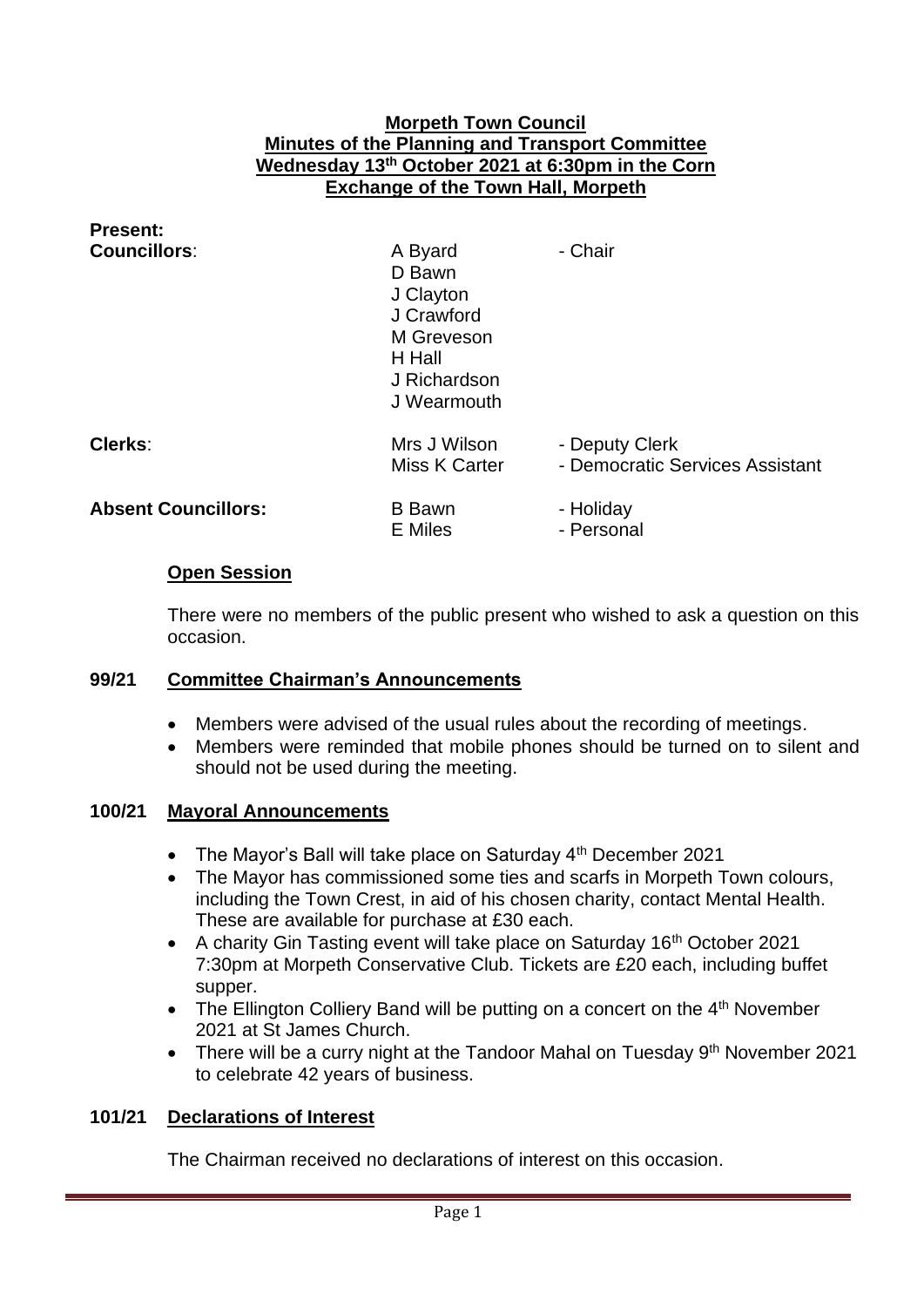#### **102/21 Minutes of the Planning and Transport Committee held on Wednesday 8th September 2021**

The minutes of the above meeting were approved as a true record.

#### **RESOLVED**

a) That the minutes of Wednesday  $8<sup>th</sup>$  September 2021, a copy of which had been previously circulated to each Member, be approved, and signed as a correct record by the Chair.

#### **103/21 Matters Arising**

See Appendix B.

#### **104/21 Licenses**

There were no licence applications to consider on this occasion.

### **RESOLVED**

a) Information duly noted.

### **105/21 Town and Country Planning Act 1990**

(i) Members were asked to consider the planning list for  $w/c$  4<sup>th</sup> October 2021, see Appendix C.

Cllr D Bawn informed members that residents had concerns that the applications regarding Bow Villa, 41 Bullers Green would result in a conversion to an Airbnb in the future. He advised that this would be a private law issue rather than a planning issue.

#### **RESOLVED**

- a) Information duly noted.
- (ii) Members noted the comments submitted to applications on planning lists from w/c 6<sup>th</sup> September, 13<sup>th</sup> September, 20<sup>th</sup> September and 27<sup>th</sup> September 2021.
- (iii) 19/01008/FUL Land North of Fairmoor Centre A192 District Boundary to Northgate Roundabout, Morpeth

Members were advised that an appeal has been made to the Secretary of State against the decision of Northumberland County Council on the grounds of nondetermination.

Members were asked to consider any comments they would like to make to the appeal.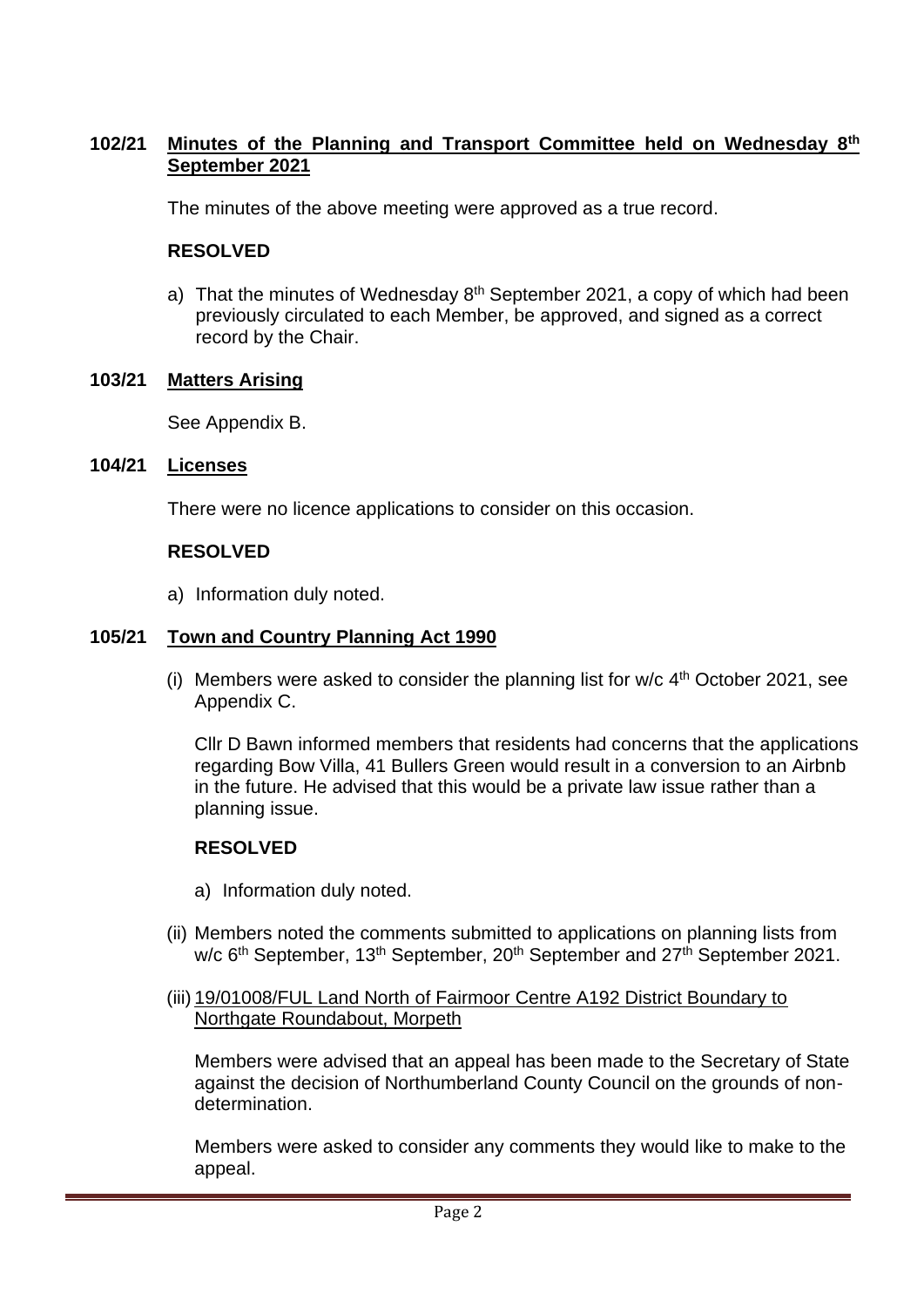Members agreed to submit previous comments made to this application for consideration by the Secretary of State.

## **RESOLVED**

- (i) Information duly noted.
- (ii) To submit previous comments made to the Secretary of State.

#### **106/21 Proposed 'No Waiting at Any Time' Parking Restrictions on Challoner's Gardens, Morpeth**

Members were provided via email for consideration with a letter regarding the above consultation.

No comments were received from members.

Cllr D Bawn informed members that he had recommended this proposal.

Cllr Greveson enquired if there was any way concerned residents could still submit comments to the proposal.

Cllr D Bawn advised that comments could still be submitted to the email address provided on the proposal letter.

#### **RESOLVED**

a) Information duly noted.

#### **107/21 Planning Validation Checklist Consultation**

Members were provided via email for consideration with a document regarding the above consultation.

No comments were received from members.

Cllr Byard expressed her delight that the Morpeth Neighbourhood Plan had been considered in the checklist.

## **RESOLVED**

(i) Information duly noted.

#### **108/21 Transport North East Stakeholder Forum**

Cllr Byard attended the above forum in September 2021.

Cllr Byard advised that the government are investing in advertising to get more people to use buses. £3 billion has been set aside for this scheme to promote the sustainable and safe services. Organisers will look to cultivate an enhanced partnership with NCC to co-operate on a plan for bus services. Bus services are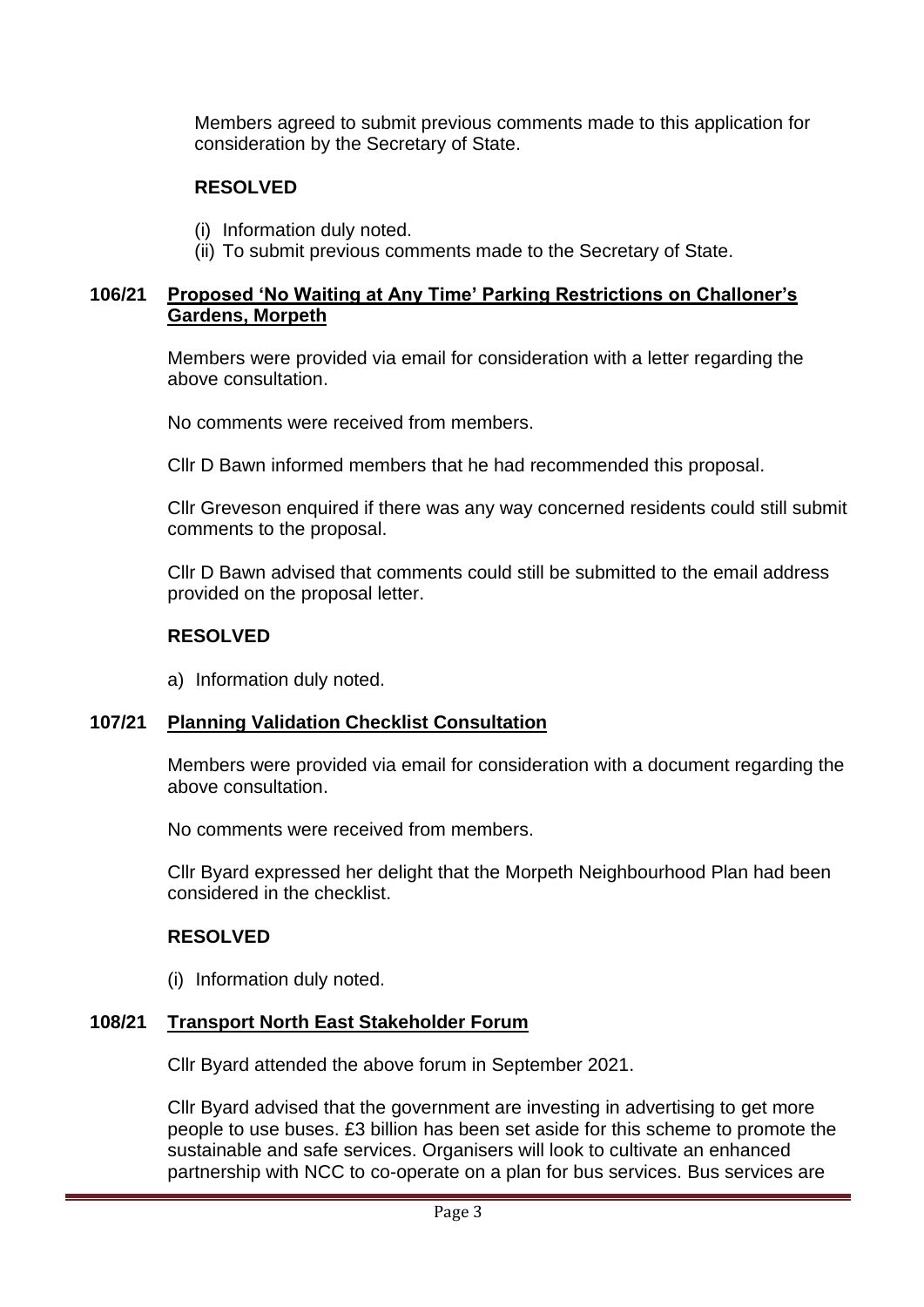currently a non-statutory service, under the partnership they would become statutory, and standards would be set.

## **RESOLVED**

(i) Information duly noted.

### **109/21 Lumo**

Members were provided for information with notification of the above scheme.

Cllr Byard expressed her appreciation for the addition of these new train services, however, cautioned members that this service is not a replacement for LNER services to London.

### **RESOLVED**

(i) Information duly noted.

## **110/21 Road Closures**

Members are advised of the following road closures:

- 1. U6010 Fulbeck/West Shield Hill, Morpeth
- 2. C144 Pigdon to Benridge Hagg Junction
- 3. U6106 Dacre Street, Morpeth

The Deputy Clerk advised members that the road closure on Dacre Street is for the removal of a dead tree.

## **RESOLVED**

a) Information duly noted.

#### **111/21 Local Council Issues**

There were no issues on this occasion.

There was no other business to discuss and the meeting concluded at 7:08pm with Councillors A Byard, D Bawn, J Clayton, J Crawford, M Greveson, H Hall, J Richardson and J Wearmouth present.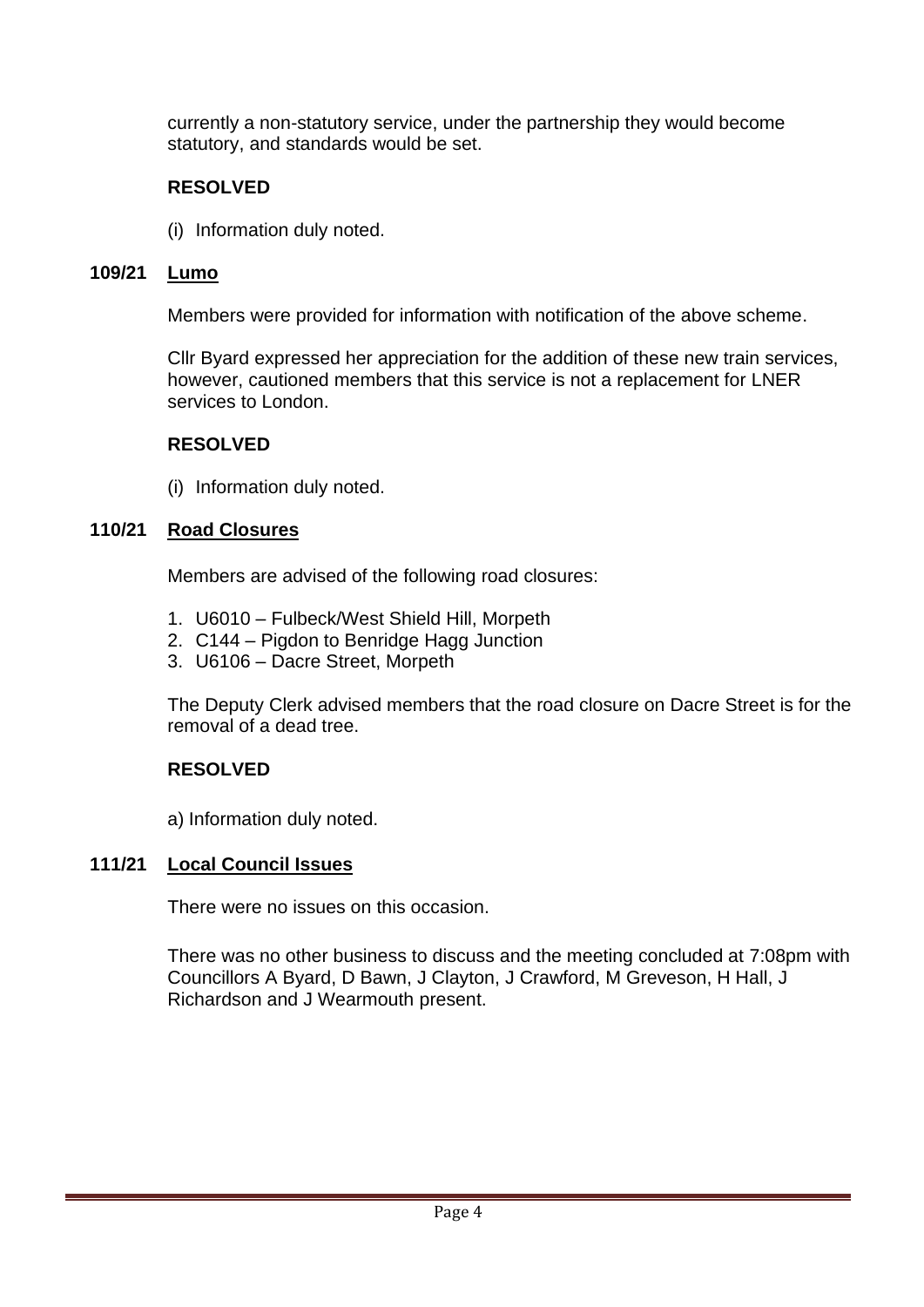| <b>Minute Number</b>       | lltem                                                    | <b>Current Position</b>                                                                    | <b>Action from meeting</b> |
|----------------------------|----------------------------------------------------------|--------------------------------------------------------------------------------------------|----------------------------|
| 77/21 (46/21) (26/21)      | <b>Strategic County Councillor</b>                       | Members were advised that the Deputy Clerk has received an                                 | Information duly noted.    |
| (199/20) (176/20) (149/20) | Updates $-$ s106                                         | email from Northumberland County Council (NCC) regarding s106                              |                            |
| (143/20) (121/20) (89/20)  |                                                          | protocols.                                                                                 |                            |
| (73/20) (60/20) (32/20)    |                                                          | The Deputy Clerk advised that she had received a further email                             |                            |
| (272/19) (240/19) (231/19) |                                                          | from the Executive Director of Planning at NCC, Rob Murfin,                                |                            |
|                            |                                                          | advising that he would be happy to attend a Town Council                                   |                            |
|                            |                                                          | meeting to explain s106 protocol once the Local Plan has been                              |                            |
|                            |                                                          | adopted.                                                                                   |                            |
| 77/21 (46/21) (28/21)      | 19/00904/FUL - Land South of                             | Members were advised that a response has been received from                                | Information duly noted.    |
|                            | Bluebell Court, East Cottingwood, Rick O'Farrell at NCC. |                                                                                            |                            |
|                            | Morpeth                                                  | CIIr Byard proposed that the Town Council respond to the letter, CIIrs Byard and D Bawn to |                            |
|                            |                                                          | expressing extreme disappointment with the decision to approve draft a response.           |                            |
|                            |                                                          | the planning application with traffic lights rather than a                                 |                            |
|                            |                                                          | roundabout. The response will include evidence from the                                    |                            |
|                            |                                                          | secretary of state as to why the Town Council went to such                                 |                            |
|                            |                                                          | lengths to ensure that a roundabout was adopted and state that                             |                            |
|                            |                                                          | the Town Council will be the first to object if there are any issues                       |                            |
|                            |                                                          | once the traffic lights are installed.                                                     |                            |
| 80/21                      | Local Transport Plan Programme                           | Members were advised that the Local Transport Plan priorities                              | Information duly noted.    |
|                            | 2022/23                                                  | were submitted Friday 8th October 2021.                                                    |                            |
|                            |                                                          |                                                                                            |                            |

**103/21 – Appendix B – Matters Arising from Previous Committee Meetings**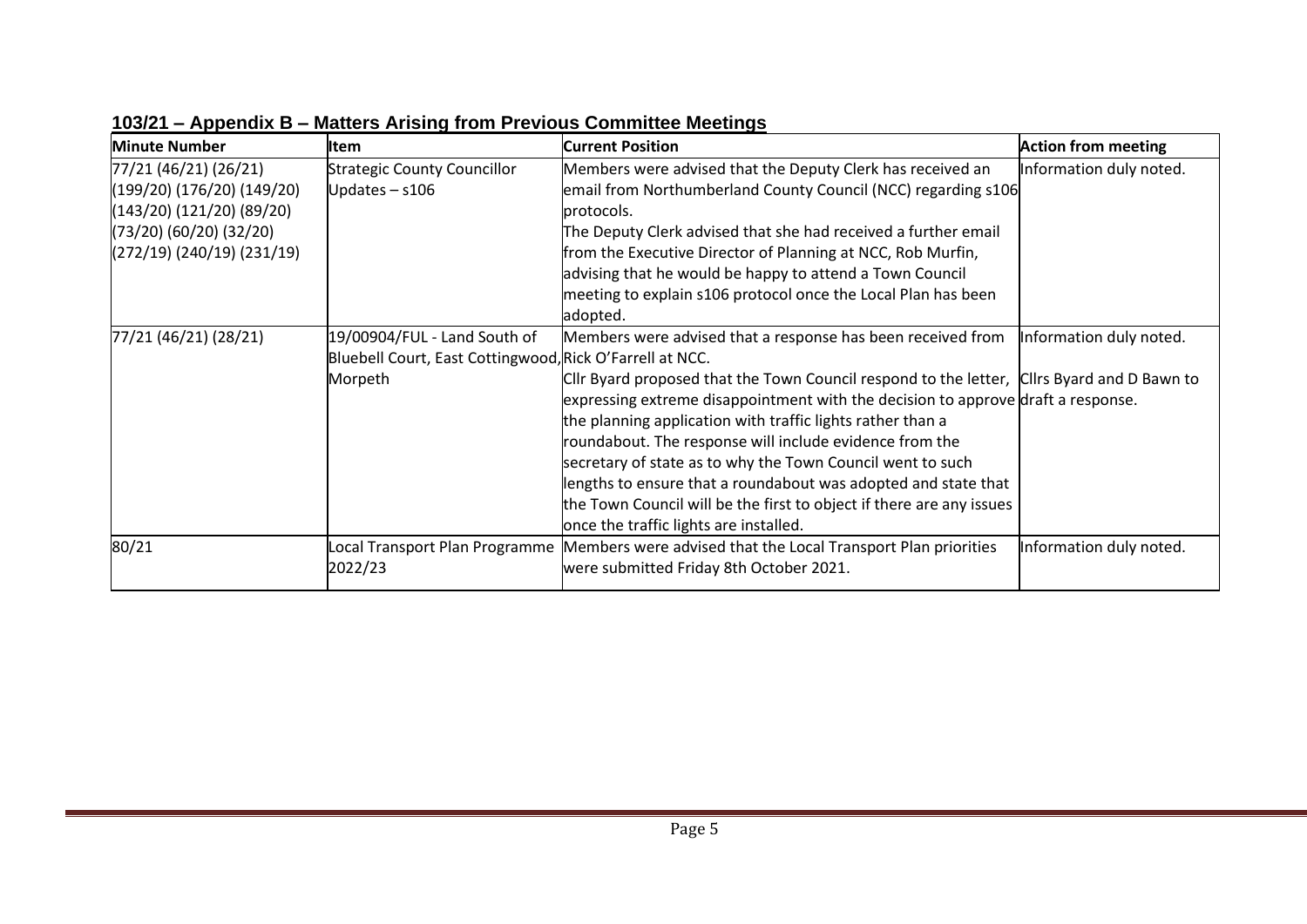| <b>PLANNING REF</b> | <b>NAME &amp; LOCATION</b>                                                                                                                                                                                                                                         | <b>PROPOSAL</b>                                                                                                                                                                                                     | <b>MTC RESPONSE</b>                                                                                                                       | <b>MIN</b><br><b>NO</b> | <b>NCC DECISION</b>        |
|---------------------|--------------------------------------------------------------------------------------------------------------------------------------------------------------------------------------------------------------------------------------------------------------------|---------------------------------------------------------------------------------------------------------------------------------------------------------------------------------------------------------------------|-------------------------------------------------------------------------------------------------------------------------------------------|-------------------------|----------------------------|
| 21/03411/FUL        | <b>Requested to be brought</b><br>to committee by Cllr<br><b>Bawn from planning list</b><br>w/c 20 <sup>th</sup> September 2021.<br>Extension granted to 15 <sup>th</sup><br>October 2021.<br>Mr Andy Mahmood<br>Bow Villa, 41 Bullers<br>Green, Morpeth, NE61 1DF | Erection of garden room on decking<br>and including 6 person hot tub.                                                                                                                                               | Morpeth Town Council has no comment<br>to this application.                                                                               |                         |                            |
| 21/03412/LBC        | <b>Requested to be brought</b><br>to committee by Cllr<br>Bawn from planning list<br>w/c 20th September 2021.<br>Extension granted to 15th<br>October 2021.<br>Mr Andy Mahmood<br>Bow Villa, 41 Bullers<br>Green, Morpeth, NE61 1DF                                | Erection of Garden Room and<br><b>Support Decking</b>                                                                                                                                                               | Morpeth Town Council has no comment<br>to this application.                                                                               |                         |                            |
| 21/03935/FELTPO     | Allison Freeman<br>11 Southgate Mews,<br>Morpeth, NE61 2BW                                                                                                                                                                                                         | Tree Preservation Order Application -<br>Fell T1, T4 and T8 Ash all 3 trees are<br>showing clear obvious signs of Ash<br>dieback; T2, T5, T6, T7 and T9<br>Sycamore - crown lift to 4m; T3 Elm<br>crown lift to 4m. | Morpeth Town Council would request that<br>a replacement tree is planted and an<br>appropriate British native species of tree<br>is used. |                         |                            |
| 21/02997/FUL        | Mr James Nicolson<br>21 Southgate Mews,<br>Morpeth, NE61 2BW                                                                                                                                                                                                       | Single storey extension to rear of<br>property and conversion of garage<br>into garden room and store<br>(amended description 04.10.21).                                                                            | Morpeth Town Council has no comment<br>to this application.                                                                               |                         | <b>Application Granted</b> |
| 21/03905/MISC       | Mr K Jones<br>Land South East Of Abbey<br>Mill, Mitford                                                                                                                                                                                                            | Application to operate a certified<br>exempted caravan site - response by<br>29th October 2021.                                                                                                                     | Morpeth Town Council has no comment<br>to this application.                                                                               |                         |                            |
| 21/03563/FUL        | Mr Chris Evans Catchburn<br>Farm, Catchburn, Morpeth,<br><b>NE61 6DF</b>                                                                                                                                                                                           | Construction of first floor side<br>extension with steel balcony to rear<br>to form granny annexe.                                                                                                                  | Morpeth Town Council has no comment<br>to this application.                                                                               |                         |                            |

# **105/21 – Appendix C – PLANNING APPLICATIONS W/C 30th August 2021**